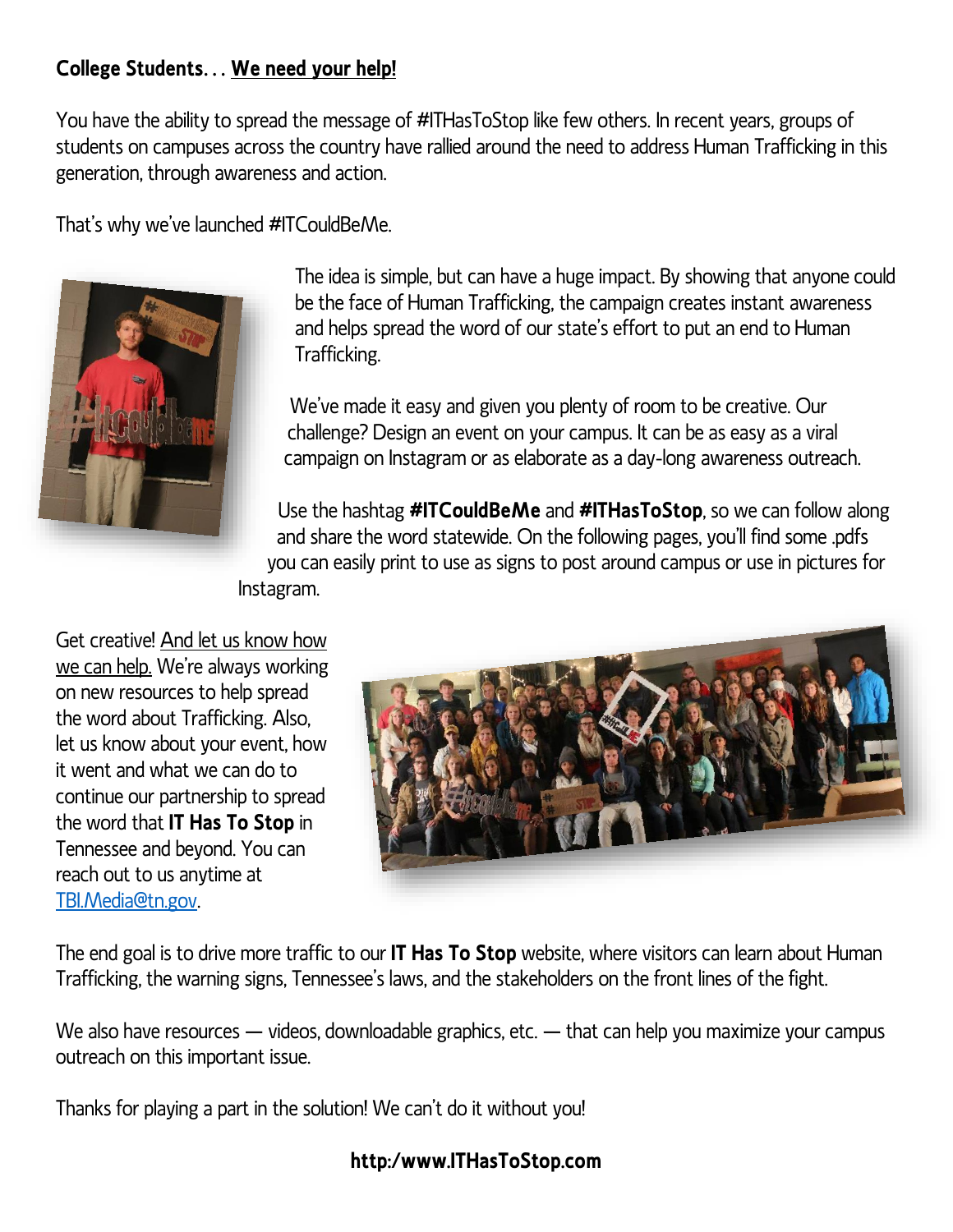## #ITCOULDBEME